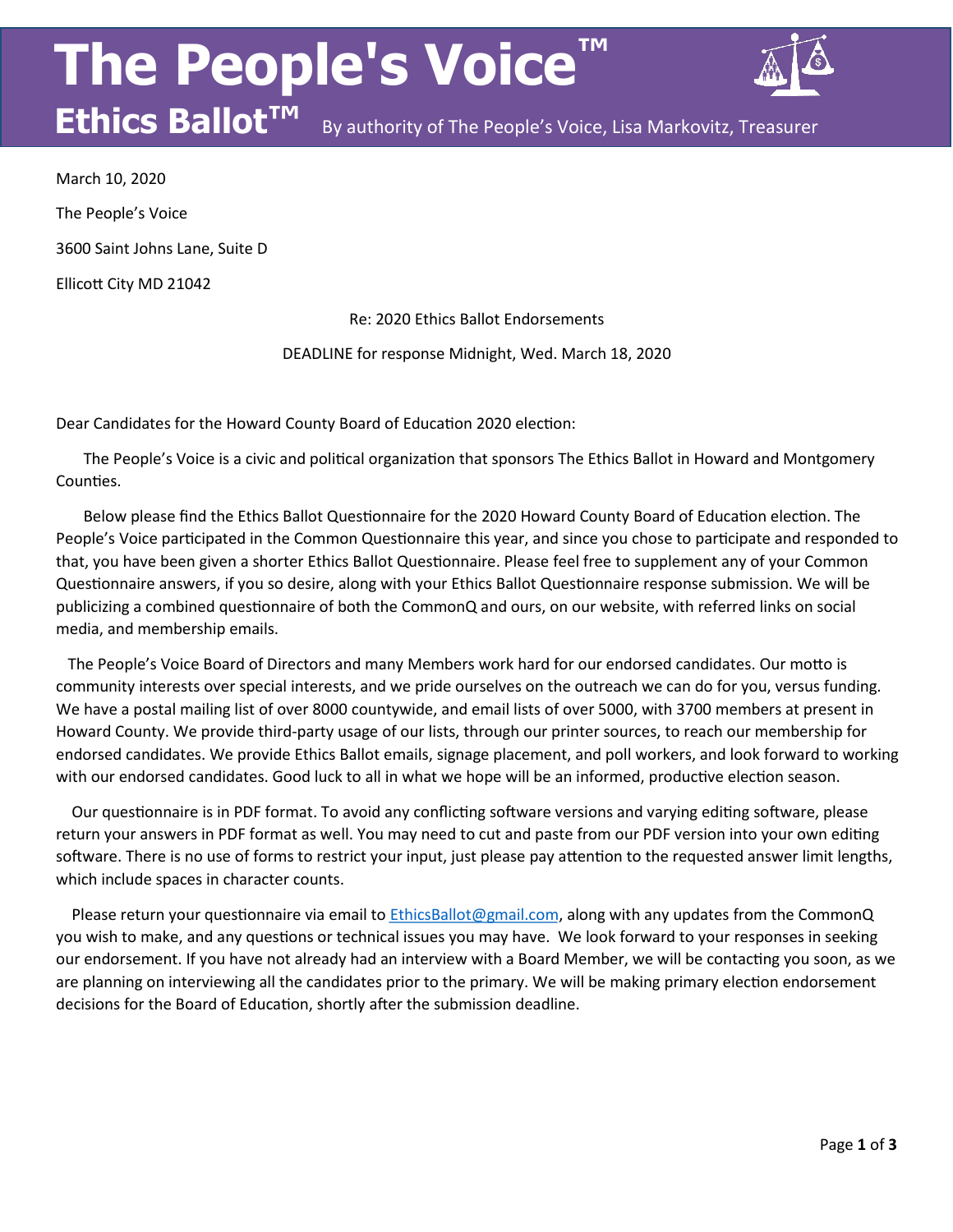

**Ethics Ballot™** By authority of The People's Voice, Lisa Markovitz, Treasurer

## **Individual Information (supplementing CommonQ)**

Name/District Larry Pretlow II, District 2

List who has been compensated to provide services to your campaign. List your campaign managers. Note current cash on hand in your campaign account, and your donations received and spent. You only need to note figures that are not included yet on campaign finance filings.

No one has been compensated to provide services to my campaign. Yajan Khanal is helping me run my campaign,providing both strategic and logistical support. He is doing this on a part-time basis in his free time and not formally paid. DeRone Smith is the campaign treasurer who is also doing this on a part time basis and not formally paid. We have \$4787.16 current cash on hand and I will be donating another \$1000 this week. Since the last filing period we have raised \$4689.64 and spent \$1931.26.

List organizations/groups/committees (both education-related and not) of which you are an official member.

Oakland Mills Community Association (OMCA) Board of Directors Stevens Forest Elementary PTA American Society of Composers, Authors, and Publishers (ASCAP)

## **Community Interest / Position Questions**

1. In what areas of public education do you refuse to compromise, due to strong beliefs? How would you make changes in these areas? Give examples of how you collaborated and compromised with colleagues who disagreed with you. (Character limit please 1200)

One area of public education where I wouldn't compromise is in following HCPSS policy when making decisions including but not limited to redistricting. Following policy is very important to me as they were created to provide transparent standards to the public. During the past redistricting policy 6010 was violated when making decisions by placing the criterion of diversity above capacity utilization, distance, and feedsize. I would make changes when it comes to issues that result in policy violations by insisting on a vote by the BOE to revise the policy after study and review if they believe it needs changes as it should be done under policy 2020 every 6 years anyways. I'd also work to ensure that the BOE advertises, to the entire community, major proposed changes well in advance. For example, BOE members should hold town halls to recruit participation from traditionally unheard communities, such as the Hispanic community.

I've collaborated with my colleagues on the Oakland Mills Village Board who I have disagreed with by looking at issues from their viewpoint, finding areas of agreement, creating a solution that people endorse and explaining to the public how it was negotiated.